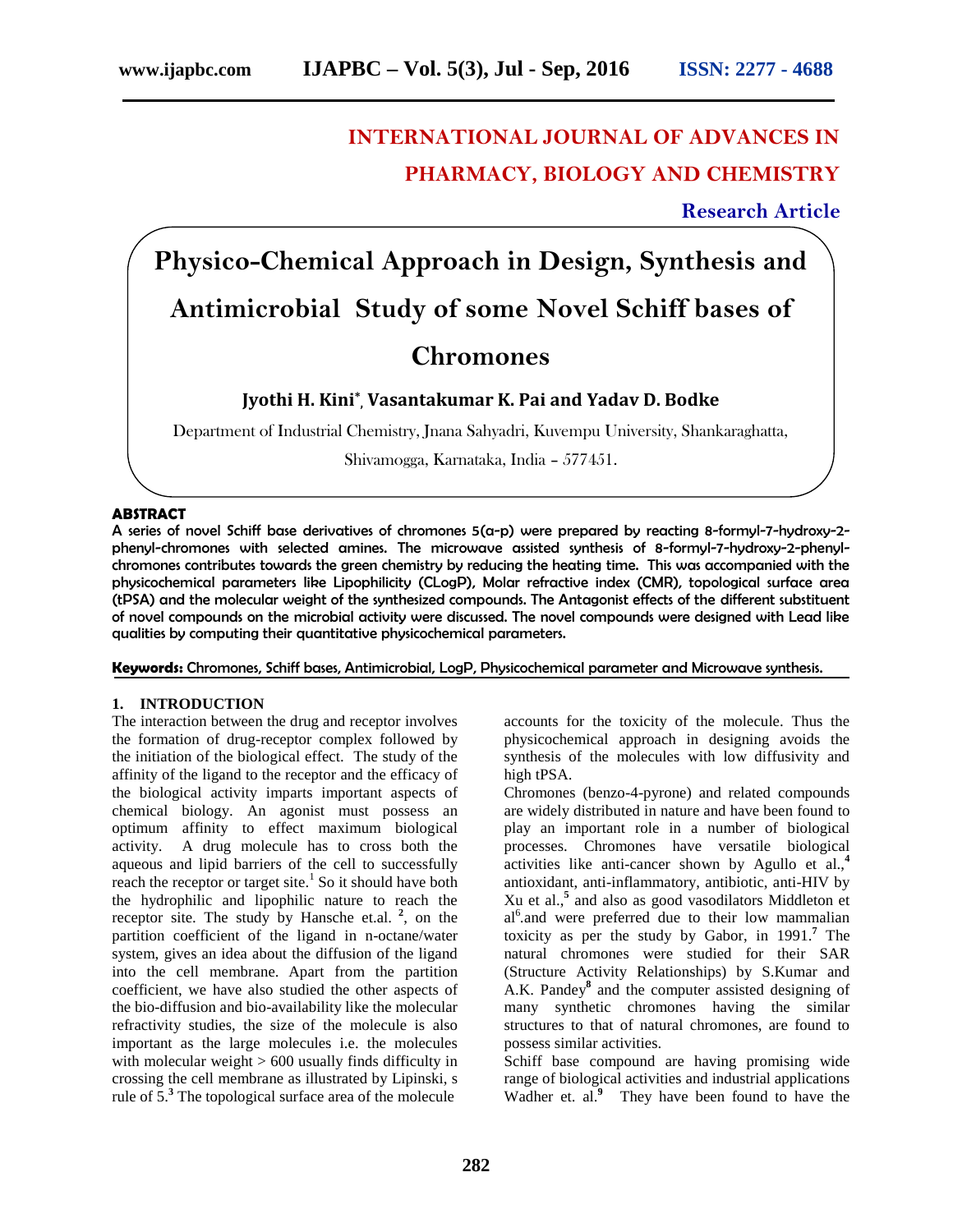pharmacological activities such as antimalarial, antitumor, Hu et. al.,**<sup>10</sup>** antitubercular, antiinflammatory, antimicrobial and antiviral, etc. as illustrated by Newman et al.**<sup>11</sup>** They also serve as a backbone for the synthesis of various metal complexes with heterocyclic ligands. We have devised the structure of new Schiff base derivatives of 7-hydroxy chromones using automation method as compiled by Kini et.al,**<sup>12</sup>** and investigated their potent biological activity.

Green synthesis and a healthy environment are now on the frontier of all chemical industries. The present work involves physicochemical approach in designing of the novel compounds with the effective combination of Chromones which are having less mammalian toxicity with functional imino group. Currently, the Microwave assisted synthesis is gaining importance. Since the time required is less compared to the conventional method of heating and the solvents required were less and non-hazardous and the purity of the compound is also high as there are fewer issues of separation and purification. An attempt was made to incorporate some green synthesis to have a healthy environment.

#### **2. MATERIALS AND METHODS**

All reagents and solvents used were of AR grade purchased from commercial sources (Sigma-Aldrich, Merck and Himedia) and used without further purification. ONIDA Power solo 20 digital domestic Microwave oven was used for the synthesis with high MW compatible glasswares like tubes and conical flasks. Melting points were determined in open capillary tubes and were uncorrected. Chromatographic purification was done by the column chromatography using Merck silica gel (60 -120meshes). FTIR spectra (KBr) were run on Alpha Brucker-T spectrometer. NMR spectra were recorded on a Bruker  $400$  MHz spectrometer ( ${}^{1}$ H-NMR 400 MHz,  ${}^{13}$ C-NMR  $100 \text{ MHz}$ ) in a CDCl<sub>3</sub> solvent using TMS as an internal standard. Chemical shifts ( ) were reported in parts per million (*ppm*) downfield from TMS. Mass spectra were obtained on a Bruker Compass esquire 6000. Elemental analyses were run on a Thermo Finnigan Flash EA-1112 series. Reactions were monitored by thin-layer chromatography plates coated with 0.2mm silica gel 60 F254 (Merck). TLC plates were visualized under the UV light.

# *2.1Preparation of 8-formyl-7-hydroxy -2-phenyl chromones:*

The desired Starting material i.e. the derivatives of 8- Formyl-7-hydroxy-2-phenyl-3-methyl chromones, 6- Chloro, 8-formyl-7-hydroxy-2-phenyl chromones, 6- Bromo 8-Formyl-7-hydroxy-2-phenyl chromones, 8-

Formyl-7-hydroxy-6-methyl-2-phenyl, chromones were synthesized using Microwave irradiation method.<sup>13</sup> The solvents used were Chlorobenzene and ethanol. The MW power (80%) was irradiated for 5- 8 mins. The resulting compounds were characterized by IR, 1H NMR and Mass spectrometry. The Microwave acts as the greener way compared to the conventional heating method. The synthesis was done using Microwave and the products obtained were >95% pure. The synthetic scheme was as in Scheme 1.

#### **2.2 Synthesis of Schiff bases of chromones of 8 formyl-7-hydroxy chromones: 5(a-p)**

#### *2.2.1 General procedure for the synthesis and characterization data of prepared Schiff base compounds 5 (a-p)*

8-formyl-7-hydroxy-2-phenyl chromone 4**(a)** (10mmol) and Primary amine (**i**) (aniline) (10mmol) and 2-3drops of glacial acetic acid were refluxed in ethanol (20mL) for 3-4 h. The ethanol was evaporated under reduced pressure. Then it was cooled in an ice bath, the solid separated out was the compound **5a** which was then filtered and washed with cold water and dried. The solid was recrystallized with ethanol to afford pure imino compound (Schiff base). The same procedure was repeated with 4**(b-d)** with **(i)** to give **5(b-d)**. Similarly, **4(a-d)** was further condensed with another primary amine **(ii)** to form **5(e-h)** and with **(iii)** to form **5(i-l)** also with a non-aromatic amine **(iv)** to form **5(m-p)**as shown in *Scheme 2*. The synthesized compounds were characterized by physical and spectral methods.

### **2.2.1a:7-Hydroxy-2-phenyl-8((phenylimino) methyl)-4H-chromen-4-one (5a):**

Orange solid, (MeOH), yield 73%, mp 152-154°C;IR  $(KBr, cm^{-1})$  max  $3014(C-H),$  1706(C=O), 1620(C=N),1392(C-O-), 1238(-O-H), 1011, 818(Ar);<br><sup>1</sup>H NMR(CDCl<sub>3</sub>400MHz,) = 5.35 (1H,s,OH), 9.10(1H,s,HC=N), 6.64(1H,d,*J*=8,H-6), 7.12 -7.61 ( Ar protons), 8.20(1H,d,  $J = 9.2$ Hz,H-5); <sup>13</sup>C NMR (CDCl3,100MHz,) *δ=* 184.0(C=O, C-4), 117.4(C, C- 10), 113.1(C, C-6), 104.9(C, C-3), 130.9(CH,C-5), 168.1(C-OH, C-7), 160.7(C, C-2), 131.4(CH, C-2,C-6′), 130.1(CH, C-3′,C-5′), 160.8(C, C=N), 123.3(CH, C 2, C-6), 132.2(CH, C-3, C-5), 128.2(C, C-4 d ring),  $155.1(C-1)$ ,  $116.1(C-C=N, C-1)$ ,  $128.1(C-4)$ ring) ; EIMS m/z (%):  $354[M]^+$  (8), 101 (100); Anal Calc. for  $C_{22}H_{15}NO_3:C$ , 77.73; H, 4.42; N, 4.04; O, 14.51. Found: C,77.71 ;H, 4.41 ;N,4.03 ;O14.49 .

#### **2.2.1b:6-Chloro-7-hydroxy-2-phenyl- 8((phenylimino)methyl)-4H-chromen-4-one**

 $(5b):$ Yellow solid, (MeOH), yield 78%; mp164-165<sup>o</sup>C;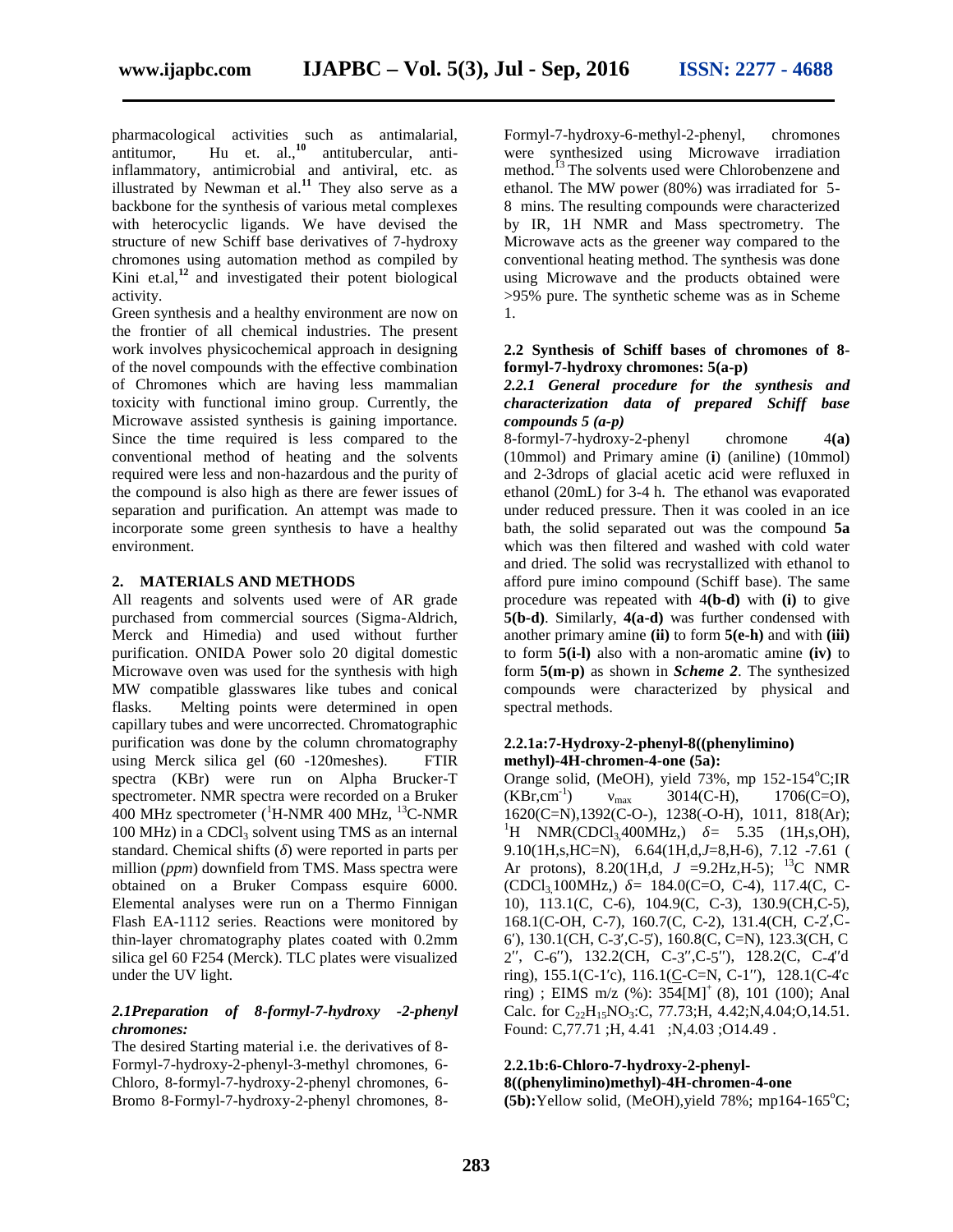IR(KBr) max 3006, 1703, 1620(C=N), 1240, 690, 470(Ar-Cl) cm<sup>-1</sup>; <sup>1</sup>H NMR: (CDCl<sub>3</sub>,400MHz,) = 128.9 5.33(1H,s,OH), 9.10(1H,s,HC=N), 7.61(2H,d,*J*=2Hz, H<sub>2</sub>, H<sub>-6</sub>c), 7.53(2H,dd, *J* =9.6Hz and 1.2Hz, H<sub>-3</sub>, H<sub>-</sub> 5) ,7.31(2H,dd,  $J = 8Hz$  and 2Hz, H-3, H-5 d), 7.64 $(2H,d, J=4,H-2, H-6d)$  ring), 8.10 $(1H,s,H-5)$ , 7.34(1H,d,  $J = 4.8$ Hz,H-4 c ring),<br>7.13(1H,d,J=2.4Hz,H-4 d ring):  $^{13}$ C NMR 7.13(1H,d,J=2.4Hz,H-4<sup>d</sup> ring); <sup>13</sup>C NMR (CDCl3,100MHz) *δ=* 185.0 (C=O ,C-4), 117.4(C,C- 10), 104.9(C, C-3), 121.0(C, C-6), 169.1(C-OH,C-7), 131.5(CH,C-2,C-6), 130.8(CH, C-3,-5), 161.0(C,C=N), 123.5(CH,C-2,C-6), 132.5(CH, C- $3$ , C-5), 127.2(CH, C-4 d ring), 116.7(C,C-8), 135.1(CH,C-5), 128.2(CH,C-4 c ring) ; EIMS m/z  $(\%)$ :389 [M]<sup>+</sup> (11), 391 [M]<sup>+2</sup>, 101 (100); Anal Calc. for  $C_{22}H_{14}CINO_3:C$ , 70.86,H, 4.14;Cl,9.09;N,3.59;O,12.31. Found: C,70.67;H, 4.13;Cl,9.0;N,3.57;O12.30.

#### **2.2.1c:6-Bromo-7-hydroxy-2-phenyl-8-**

**((phenylimino) methyl)-4H-chromen-4-one (5c):** Brown solid, (MeOH), yield  $65\%$ ; mp  $170-172^{\circ}$ C; IR (KBr)  $_{max}$  3010, 1705, 1620, 1239,582,397(Ar-Br) cm<sup>-</sup> <sup>1</sup>; <sup>1</sup>H NMR: (CDCl<sub>3</sub>,400MHz,): = 5.34(1H,s,OH), 9.11(1H,s, HC=N), 7.61(2H,d,J=2Hz, H2,H-6c), 7.69(2H,dd,  $J = 8$ Hz and 1.6Hz, ,H-3,H- 5), 7.45(2H,dd,  $J = 8$ Hz and 1.2Hz, H-3, H-5 d),  $7.51(2H,d, J=4.8,H-2, H-6d)$  ring),  $8.19(1H,d, J)$ =8Hz,H-5), 7.34(1H,d, *J* =1.6Hz,H-4 c ring),<br>7.18(1H,d, *J* =2Hz,H-4 d ring); <sup>13</sup>C NMR 7.18(1H,d,  $J = 2Hz$ , H-4 d ring);  $(CDCl<sub>3</sub>100MHz)$ : = 185.2,  $(C=O,C-4)$ , 117.6(C,C-10), 109.5( C, C-6), 105(C-3), 169.0 (C-OH,C-7), 131.5(CH,C-2,C-6), 131.1(CH, C-3,-5),  $161.0(C, C=N)$ , 123.5-(CH, C- 2, C-6), 132.5(CH, C-3, C-5),  $127.6$ (CH,C-4 d ring),  $118.1$ (C, C-8), 139.1(CH,C-5), 128.9(CH, C-4c ring); EIMS m/z (%): 422.0  $[M]^{+2}$ , 420.0  $[M]^{+}$  (5), 152 (100); Anal Calc. for  $C_{22}H_{14}BrNO_3:C$ ,63.63,H, 3.74;Br,18.24;N,3.24;O,11. Found: C, 63.63;H, 3.72;Br, 18.23; N,3.25;O 10.98.

# **2.2.1d:6-Methyl-7-hydroxy-2-phenyl-8-**

**((phenylimino) methyl)-4H-chromen-4-one (5d):** Orange red solid, (MeOH), yield  $70\%$ ; mp  $164-166^{\circ}$ C; IR (KBr)  $_{\text{max}}$  3005,1620, 1238, 1374 cm<sup>-1</sup>; <sup>1</sup>H NMR C-8)  $(CDCl<sub>3</sub>400MHz)$ : = 5.34 (1H,s,OH), 9.10(1H, s, HC=N), 7.56(2H,d,J=1.2Hz, H2,H-6 c), 7.60(2H,dd, J Anal  $=$ 8Hz and 1.2Hz, ,H-3,H- 5), 7.46(2H,dd,  $J = 10$ Hz and 2Hz, H-3<sup>,H-5</sup>d), 7.63(2H,d, J=4Hz, H-2<sup>,H-6</sup>d ring), 7.42(1H,d, *J* =12Hz,H-5), 7.14(1H,d, *J* =2Hz,H- 4 c ring), 7.07(1H,d, *J* = 2Hz, H-4 d ring), 2.51  $(3H, s, H - 5-CH_3)$ ; <sup>13</sup>C NMR  $(CDCl_3, 100MHz)$ , = 183.1 (C=O ,C-4), 117.1(C,C-10), 135.1( CH,C-5), 105.0(C,C-3 ), 121(C, C-6), 168.8 (C-OH,C-7),  $130.8$ (CH,C-2,C-6),  $130.9$ (CH, C-3,-5), 160.2(C,C=N), 123.9(CH, C-2, C-6),132.8(CH, C-

3 ( $C$ -5), 127.9( $CH$ ,  $C$ -4 d ring), 118.1( $C$ , $C$ -1), 128.9(CH, C-4 c ring),  $18.1$ (C-CH<sub>3</sub>-C-6); EIMS m/z (%): 355.0 [M]<sup>+</sup> (7), 78.2(100); Anal Calc. for  $C_{23}H_{17}NO_3$ :C,78.03,H, 5.15;N,3.78;O,13. Found: C,78.01; H,5.02; N,3.79; O,12.98.

# **2.2.1e:7-Hydroxy-2-phenyl-8-((4-**

**nitrophenylimino)methyl)-4H-chromen-4-one (5e):** Pale yellowsolid (MeOH), yield  $68\%$ ; mp  $174-176\text{°C}$ ; IR (KBr) max 3014, 1706, 1620, 1238,1374, 818(Ar), 1550,1302,  $(Ar-NO_2)$ , 578  $cm^{-1}$ ; <sup>1</sup>H NMR:  $(CDCl<sub>3</sub>400MHz); = 5.36 (1H<sub>5</sub>,OH), 8.99(1H,$ s,HC=N), 6.91(1H,d,*J*=1.2,H-6), 7.83(2H,d,*J*=1.6Hz, H2, H-6°c),  $7.55(2H, dd, J = 10$  and  $J = 1.2Hz, H = 3$ , H-5), 8.18(2H,dd,  $J = 7.6$ Hz and 2Hz, H-3, H-5 d ring),  $7.3(2H,d, J=10Hz,H-2, H-6d)$  ring),  $7.8(1H,d, J)$  $=1.6$ Hz, H-5), 7.42(1H, d, J = 1.6Hz, H-4 c ring); <sup>13</sup>C NMR  $(CDCl_3100MHz)$ :  $=184.3(C=0.C-4)$ , 116.9(C,C-10), 112.9(C, C-6), 105.0(C, C-3), 131(CH, C-5),  $168.2$ (C-OH, C-7),  $128.2$ (CH, C-2, C-6), 129.1(CH,C-3′,C-5′), 162.8(C, C=N), 125.1(CH, C- 2, C-6 $)$ , 126.2(CH, C-3, C-5 $)$ , 148.5(C-NO<sub>2</sub>, C-4 d) ring)  $116.1(C, C-8)$ ,  $128.3(CH, C-4c$  ring); EIMS m/z  $(\%)$ : 386.1 [M]<sup>+</sup>+H (6), 98.2 (100);Anal Calc. for  $C_{22}H_{14}N_2O_5$ :C, 69.0,H, 3.72;N,7.3;O,20.9. Found: C, 68.99; H, 3.71;N,7.1;O,20.80.

# **2.2.1f:6-Chloro-7-hydroxy-8-((4-**

**nitrophenylimino)methyl)-2-phenyl-4H-chromen-4 one** (**5f**): Brownish colored solid,( MeOH), yield 64%; mp169-170°C; IR (KBr) max 3305,3002, 1704, 1620(C=N), 1240, 690, 470(Ar-Cl), 1550,1301, 793, 578, 445 cm<sup>-1</sup>; <sup>1</sup>H NMR (CDCl<sub>3,</sub>400MHz,):  $=$  5.35(1H,s,OH), 9.10(1H,s,HC=N), 7.84(2H,d,*J*=2Hz, H2′,H-6′c ring) 7.89(2H,dd, *J*  $=10$ Hz and 1Hz,  $,H-3,H-5$ ), 8.24 (2H,dd,  $J = 10$ Hz and 1.2Hz, H-3<sup>3</sup>, H-5<sup>d</sup> ring), 7.28(2H,d, *J*=4,H-2<sup>1</sup>,H-6 d ring), 8.10(1H,s, H-5), 7.41(1H,d,  $J = 4.8$ Hz, H-4 c ring);  $^{13}$ C NMR (CDCl<sub>3</sub>,100MHz,): =184.8 (C=O,C-4), 119.2(C,C-10), 120.8( C, C-6), 104.8(C, C-3), 168.6 (C-OH, C-7), 130.2(CH, C-2, C-6), 129.8(CH,  $C-3,-5$ ), 161.3(C, C=N), 123.8(CH, C- 2, C-6), 126.2(CH, C-3, C-5), 147.7(C, C-4 d ring), 116.7(C, C-8),  $155.2(C, C=N)$ ,  $128.3(CH, C-4c)$  ring); EIMS m/z (%):420.05  $[M]^+$ +H, 421.1  $[M]^+$ +2 (4), 129 (100); Anal Calc. Carried Contract Contract Contract Contract Contract of the Contract Contract Contract Contract Contract Contract Contract Contract Contract Contract Contract Contract Contract Contract Contract Contract Contrac  $C_{22}H_{13}CIN_2O_5:C$ ,63.53,H,3.48;Cl,8.15;N,6.44;O,18.40. Found:C, 63.53;H,3.46;Cl,8.17;N,6.43;O,18.35.

# **2.2.1:.6-Bromo-7-hydroxy-8-((4-**

**nitrophenylimino)methyl)-2-phenyl-4H-chromen-4 one** (**5g**): Brownish yellow solid,( MeOH), yield 75%; mp 182-183<sup>o</sup>C ; IR (KBr/cm<sup>-1</sup>) <sub>max</sub> 3547, 3010, 1705, 1620, 1239,582,397, 1550,1302,374; <sup>1</sup>H NMR  $(CDCl<sub>3</sub>100MHz)$ : = 5.34(1H,s,OH), 9.10(1H,s, HC=N), 7.8(2H,d,J=8Hz, H2,H-6c), 7.62(2H,dd, J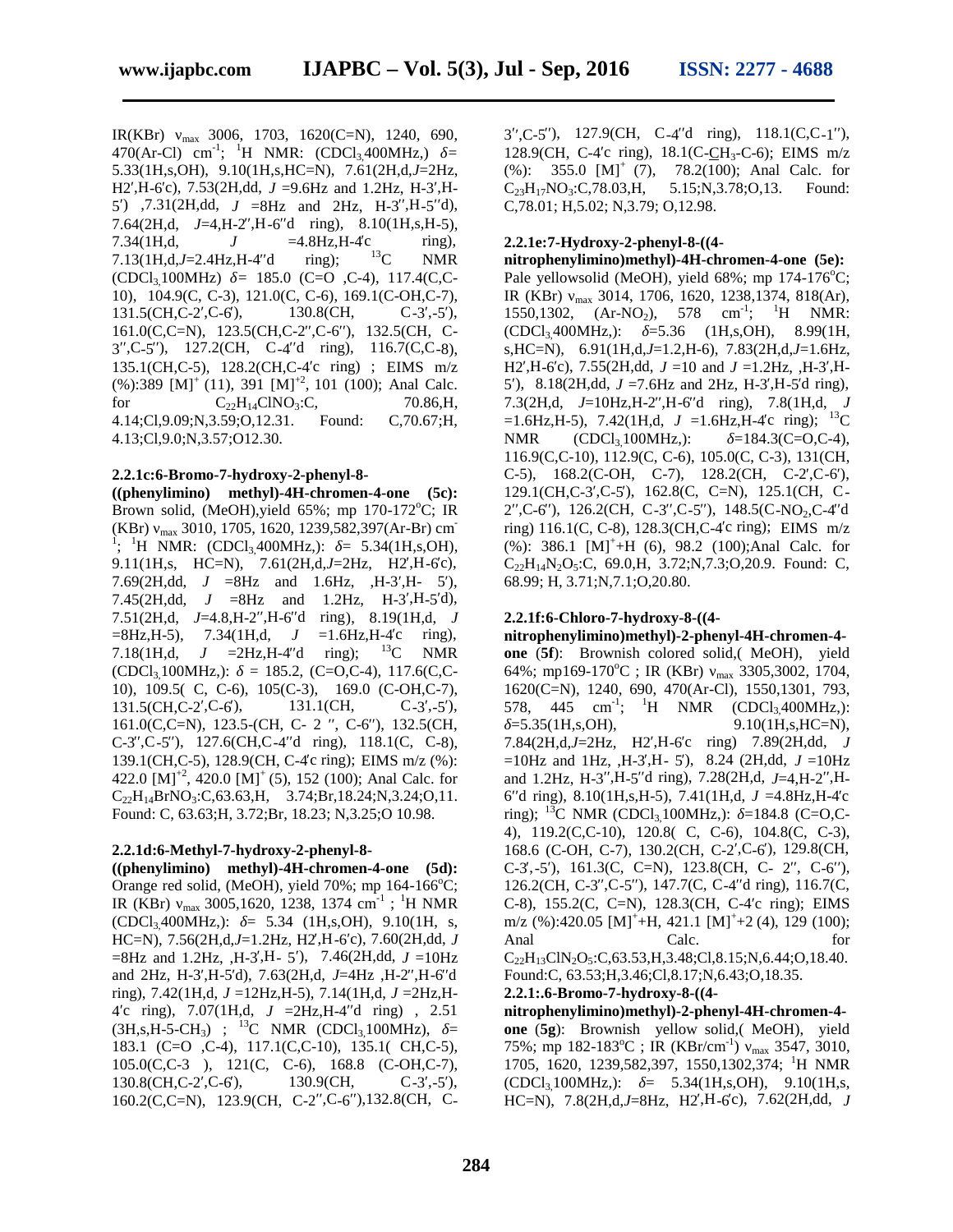$=10$ Hz and 1.6Hz, ,H-3<sup>,H</sup>- 5), 6.89(2H,dd, *J* =8Hz and 1Hz, H-3<sup>, H</sup>-5<sup>d</sup> ring), 7.89(2H,d, J=4.8, H-2<sup>, H</sup>-6′′d ring), 8.1(1H,d, *J* =8Hz,H-5), 7.43(1H,d, *J*  $=1.6$ Hz,H-4°c ring; <sup>13</sup>C NMR (CDCl<sub>3</sub>,100MHz,):  $=183.9, \quad (C=O,C-4), \quad 117.6(C,C-10), 110.3(C,C-6),$ 104.9(C,C-3), 155.1(C, C-1 d), 168.8 (C-OH, C-7), 128.5(CH,  $C-2$ ,  $C-6$ ), 129.2(CH,  $C-3$ ,  $C-5$ ), 161.1(C=N), 123.6(CH, C  $-2$ , C $-6$ )125.5(CH, C $3$ , C-5), 147.6 (C-NO<sub>2</sub>, C-4 d ring) 118.4(C, C=N), 139.2.( CH, C-5), 128.9(CH, C-4 c ring); EIMS  $m/z$ (%): 464.0 [M]<sup>+</sup>+H (3), 52 (100) 465.1[M]<sup>+2</sup>; Anal Calc. For  $C_{22}H_{13}BrN_2O_5:C,56.79;H,2.82;Br,17.17;N,6.01;O,17.1$ 

9.Found:C,57.79;H,2.80;Br,17.09;N,6.0;O, 17.18.

# **2.2.1h6-Methyl-7-hydroxy-8-((4-**

**nitrophenylimino)methyl)-2-phenyl-4H-chromen-4 one (5h):** Brownish red solid, (MeOH), yield 62%; mp  $165-167^{\circ}\text{C}$ ; IR (KBr)  $_{\text{max}}$  3005,1620,1394,1238, 1374, 1550, 1382 cm<sup>-1</sup>; <sup>1</sup>H NMR: (CDCl<sub>3,</sub>400MHz,):  $=5.35(1H,s,OH),$  9.21(1H,s,HC=N), 7.80(2H,d,J=4Hz, H2,H-6 c), 7.91(2H,dd,  $J = 12$ Hz and 1.2Hz,  $,H-3,H-5$ ), 8.11 (2H,dd,  $J = 8$ Hz and 1.2Hz, H-3, H-5 d), 7.21(2H,d, J=8, H-2, H-6 d ring), 7.70(1H,s,H-5), 7.44(1H,d,  $J = 4.8$ Hz,H-4 c ring), 2.23<br>(3H,s,CH<sub>3</sub>-H-6); <sup>13</sup>C NMR (CDCl<sub>3</sub>100MHz,):  $(3H,s,CH_3-H-6);$  <sup>13</sup>C NMR  $(CDCl_3100MHz);$  $=183.2(C=0,C-4), 116.9(C,C-10), 135.1(CH,C-5),$  $15.5(CH_3-C-6)$ ,  $121(C-CH_3, C-6)$ ,  $168.6$  (C-OH, C-7), 129.8(CH,C-2,C-6), 128.9(CH, C-3,C-5), 160.4(C, C=N),  $123.9$ (CH, C-2, C-6),  $126.8$ (CH, C-3, C-5), 148.1(C-NO<sub>2</sub>, C-4 d ring), 116.1(C, C-1), 128.2(CH,C-4 c ring); EIMS m/z (%): 400.12  $[M]^+$ +H,  $(5)$ , 401.1  $[M]^{+}$ , 85 (100); Anal Calc. for  $C_{23}H_{16}N_2O_5$ :C,69.05,H, 4.03;N,6.98, O,19.99. Found: C,69.05;H,4.04;N,6.97;O19.98.

#### **2.2.1i:7-Hydroxy-2-phenyl-8-((p-tolylimino) methyl)-4H-chromen-4-one (5i):**

Orange red solid,( MeOH), yield  $69\%$ ; mp  $192-194\text{°C}$ ; *IR (KBr)* max 3015, 1700(C=O), 1622(C=N), 1238,1374(C-CH<sub>3</sub>),1011,818 cm<sup>-1</sup>;  ${}^{1}H$  *NMR* 1238,1374(C-CH<sub>3</sub>),1011,818 cm<sup>-1</sup>;  $^1H$  *NMR*<br>(CDCl<sub>3</sub>400MHz.): =5.36 (1H,s,OH), ; *<sup>1</sup>H NMR*  $(CDCl<sub>3</sub>400MHz)$ : 8.9(1H,s,HC=N), 6.9(1H,d,*J*=1.2,H-6), 7.8(2H,d,J=1.6Hz, H2,H-6 c ring), 7.5(2H,dd, J =10 Calc. and  $J = 1.2$ Hz, ,H-3,H- 5°c ring), 7.4(2H,dd,  $J = 6$ Hz and 0.8Hz, H-3 , H-5 d), 2.43(3H,s, CH<sub>3</sub>-4 d ring),  $7.3(2H.d. J=10Hz.H-2,H-6d ring)$ ,  $7.9(1H.d. J$ =1.2Hz, H-5), 7.4(1H, d,  $J = 1$ Hz, H-4 c ring); <sup>13</sup>C NMR  $(CDCl<sub>3</sub>100MHz)$ : = 184.3  $(C=O,C-4)$ , 116.9(C-8), 112.9( C-6), 105.0(C, C-3), 131(CH,C-5), 168.2(C- OH, C-7),  $128.2$ (CH, C-2, C-6),  $129.1$ (CH, C-3, C-5), 162.8(C=N), 125.1(C-2 $\,$ ,C-6 $\,$ )126.2(CH,C-3 $\,$ ,C-5 $\,$ ), 137.5(C-CH<sub>3</sub>,C-4<sup>d</sup> ring),116.1(C, C-8), 128.2(CH, C-4 c ring),  $6.2$  (CH<sub>3,</sub> d ring) ; EIMS m/z (%): 355.13  $[M^+ + H (5), 78.5(100);$  Anal Calc. for C<sub>23</sub>H<sub>17</sub>NO<sub>3</sub>:C,

77.80,H,4.81;N,3.97;O,13.51. Found: C,77.80;H,4.87;N,3.98;O,13.50.

#### **2.2.1j:6-Chloro-7-hydroxy-2-phenyl-8-((ptolylimino)methyl)-4H-chromen-4-one (5j):**

Pale brown solid (MeOH), yield  $64\%$ ; mp  $181-182^{\circ}$ C; IR (KBr)  $_{max}$  3556,3002, 1702, 1621(C=N),1395, 1240, 819, 470 cm<sup>-1</sup>; <sup>1</sup>H NMR (CDCl<sub>3,</sub>400MHz,): = 5.34(1H,s,OH), 9.01(1H, s,HC=N),  $7.78(2H.d.J=1.6Hz, H2.H-6c ring)$ ,  $8.01(1H, s,H-5)$ , 7.62 (2H,dd,  $J = 8$ Hz and 1.2Hz, ,H-3,H- 5), 7.33(2H,dd,  $J=12Hz$  and 2Hz, H-3, H-5 d ring), 7.27(2H,d,  $J=10,H-1.2$ , H-6 d ring) ,7.44(1H,d,  $J$  $=4.8$ Hz,H-4°c ring), 2.45(3H,s,CH<sub>3</sub> d ring); <sup>13</sup>C NMR  $(CDCl<sub>3</sub>100MHz)$ : = 184.6 (C=O,C-4), 116.7(C-10), 120.4( C, C-6), 104.8(C,C-3), 167.8(C-OH, C-7), 129.8(CH, C-2, C-6), 128.7(CH, C-3, C-5), 162.2(C, C=N),  $123.4$ ( CH, C-2, C-6),  $132.4$ (CH, C-3, C-5),  $137.2(C-CH_3.C-4 \text{ d} \text{ ring})$ ,  $21.4(CH_3.C-4 \text{ dring})$ , 116.8(C,C-8), 135.0(CH,C-5), 127.4(CH,C-4c ring); EIMS m/z  $(\%):389.08 \text{ [M]}^+ + \text{H}$ ,390.02  $\text{[M]}^+ + 2$  (4), 84 (100);Anal Calc. for  $C_{23}H_{16}CINO_3:C$ ,70.83,H,4.14;Cl,9.07;N,3.59;O,12.31. Found: C, 70.80;H, 4.15;Cl,9.03N,3.58;O,12.31.

#### **2.2.1k:6-Bromo-7-hydroxy-2-phenyl-8-((ptolylimino)methyl)-4H-chromen-4-one (5k):**

Brown solid, (MeOH), yield,  $65\%$ ; mp 197-198 $^{\circ}$ C; IR  $(KBr)$   $_{max}$  3298, 3396,(Ar-OH),1450 (Ar), 1620(C=N),1601, 1389,1241, 818,582 cm<sup>-1</sup>; <sup>1</sup>H NMR:  $(CDCl_3400MHz)$ : = 5.35(1H,s,OH), 8.99(1H, s, HC=N), 7.77(2H,d, J=2Hz, H2, H-6c), 7.55(2H,dd, J  $=12$ Hz and 1.2Hz, ,H-3,H- 5), 7.45(2H,dd,  $J=10$  Hz and 1.2Hz, H-3<sup>, H</sup>-5<sup>d</sup> ring), 7.43(2H,d, J=4.8, H-2′′,H-6′′d ring), 8.11(1H,d, *J* =6Hz,H-5), 7.54(1H,d, *J* =1.6Hz,H-4c ring), 2.50(3H,s,CH<sub>3</sub> d ring); <sup>13</sup>C NMR  $(CDCl<sub>3</sub>100MHz): =184.9(C=0, C=4), 116.9(C=10),$ 110.2(C-6), 104.9(C-3), 168.2 (C-OH, C-7), 129.9(CH,  $C-2$ , $C-6$ ), 128.9(CH,  $C-3$ , $C-5$ c), 161.4(C, C=N), 124.1(CH, C-2, C-6), 132.6 (CH, C-3, C-5), 137.5(C-CH<sub>3</sub>, C-4<sup>d</sup> ring), 138.7(CH, C-5), 128.4(CH, C-4c ring),  $21.8(\text{CH}_3-\text{C-4d ring})$ ; EIMS m/z (%): 433.03  $[M]^+$ +H, 435.05  $[M]^+$ +2 (6), 78.2(100); Anal for  $C_{23}H_{16}BrNO_3:C$ ,63.61,H,<br>I,3.22:O,11.07. Found: 3.75;Br,18.42;N,3.22;O,11.07. C,63.62;H,3.70;N,3.21;O,11.05.

#### **2.2.1l:6-Methyl-7-hydroxy-2-phenyl-8-((ptolylimino)methyl)-4H-chromen-4-one (5l):**

Orange solid, (MeOH), yield,  $77\%$ ; mp  $137-138$ °C; IR (KBr)  $_{\text{max}}$  3005,1620,1394,1238, 1374, 818, 584 cm<sup>-1</sup>;  ${}^{1}$ H NMR: (CDCl<sub>3</sub>400MHz.) : =5.35(1H,s,OH), 9.10(1H,s, HC=N), 7.87(2H,d,J=4Hz, H2,H-6c), 7.55(2H,dd,  $J = 8$ Hz and 1.2Hz, H-3, H-5), 7.45  $(2H, dd, J = 10Hz$  and 1.2Hz, H-3, H-5 d ring), 7.83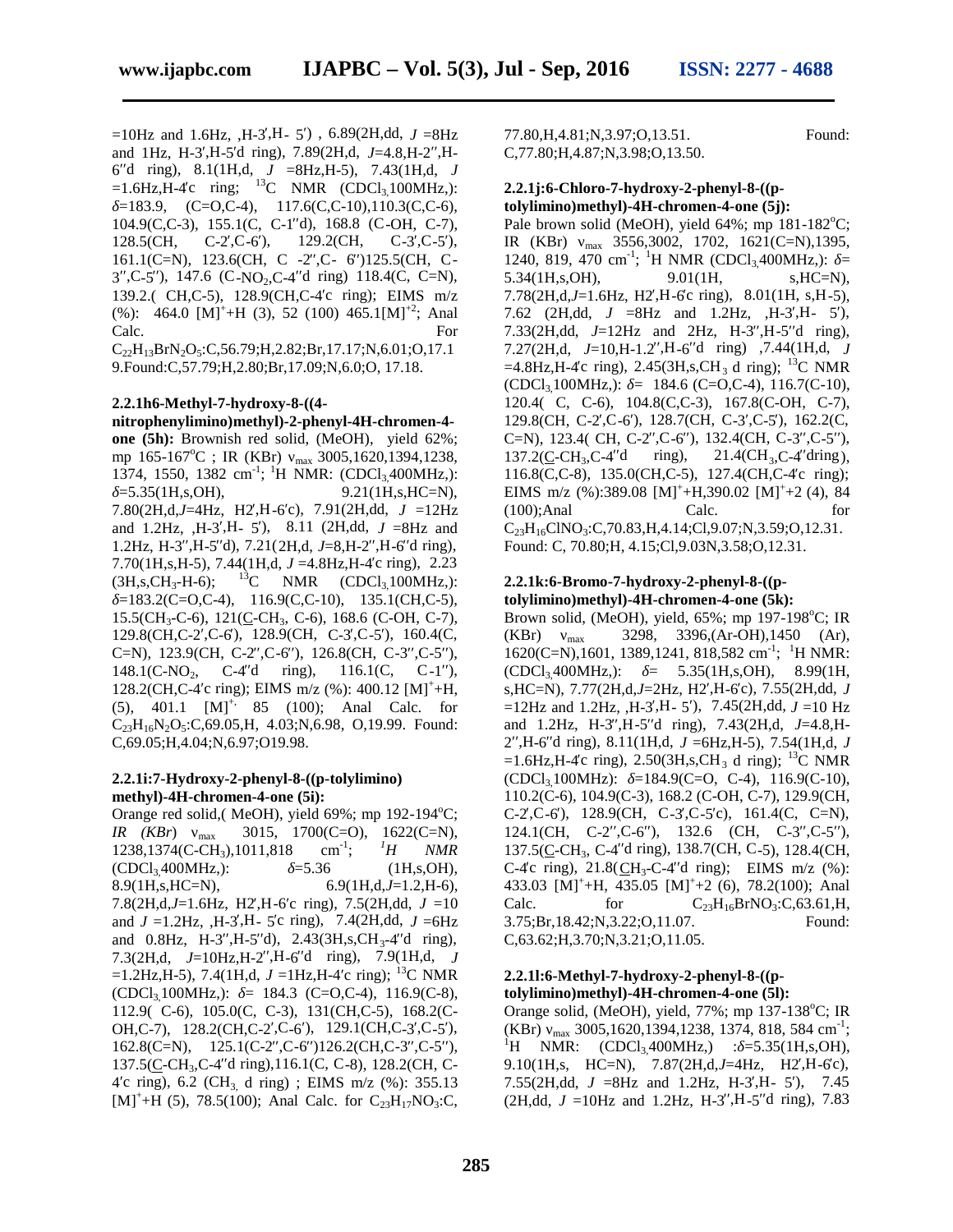$(2H,d, J=6,H-2, H-6d)$  ring),  $2.45(3H,s,CH<sub>3</sub> d)$  ring), 7.41(1H,d, *J* =8Hz,H-4 c ring), 2.23 (3H,s,CH<sub>3</sub>-C-6);<br><sup>13</sup>C NMR (CDCl<sub>3</sub>,100MHz): =183.9(C=O,C-4), 160.7(C,C-2), 116.5(C,C-10), 135.2(CH, C-5), 104.5(C,C-3), 121.2(C,C-6), 168.3 (C-OH, C-7), 134.1(C-1), 129.7(CH, C-2,C-6), 128.8(CH, C-3,C-5), 160.4(C, C=N), 123.7(CH, C-2, C-6), 130.7 8.63(1H,s, HC=N).  $(CH, C-3, C-5)$ , 138.0(C-CH<sub>3</sub>, C-4 d ring), 117.9(C-1),  $127.9$ (CH,C-4c ring),  $21.8$ (C-CH<sub>3</sub>4 d ring), 15.7(CH<sub>3</sub>-C-6); EIMS m/z (%): 369.15[M]<sup>+</sup>+H (4), 64(100); Anal Calc. for  $C_{24}H_{19}NO_3:C$ ,78.03,H,5.19;N,3.76;O,12.98. Found: C,78.02;H,5.17;N,3.66;O12.98.

#### **2.2.1m:7-Hydroxy-2-phenyl-8-(hydrazonomethyl)- 4H-chromen-4-one (5m):**

Grey colored solid, (MeOH); yield 65%; mp 178- 179°C; IR (KBr) max 3405,3304(-NH<sub>2</sub>) 3015,<br>1700(C=O), 1622(C=N),1392, 1238,1374(C- $1700(C=O)$ ,  $1622(C=N)$ , 1392, CH<sub>3</sub>),1011,818 cm<sup>-1</sup>; <sup>1</sup>H NMR (CDCl<sub>3,</sub>400MHz,): = 5.34 (1H,s,OH), 8.88(1H,s, HC=N), 6.74(1H,d,*J*=8,H- 6),  $7.84(2H,d,J=2Hz, H2, H-6c$  ring),  $7.55(2H,dd, J=8$ and  $J = 1.6$ Hz, ,H-3,H- 5), 7.89(1H,d,  $J=8$ ,HC-5), 7.31(1H,d,  $J = 16.4$ Hz, H-4 c ring), 2.20(2H, s, H<sub>2</sub>N), 2.43 (3H, s,CH<sub>3</sub>); <sup>13</sup>C NMR (CDCl<sub>3</sub> 100MHz): =184.1 (C=O,C-4), 161.0(C, C-2), 117.3(C, C-10), 113.1( CH, C-6), 104.9(C-C-3), 167.7(C-OH, C-7), 128.1(CH,C- 2, C-6), 129.2(CH, C-3, C-5), 159.8(C, C=N), 116.1(C-C=N,-1<sup>d</sup> ring), 131.1(CH, C-5), 128.1(CH,C-4 c ring); EIMS m/z  $(\%)$ : 280.08[M]<sup>+</sup> +H(8), 50(100); Anal Calc. for  $C_{16}H_{12}N_2O_3$ :C, 68.53,H, 4.32;N,9.98;O,17.14. Found: C, 68.53;H,4.32;N,9.97;O, 17.12.

#### **2.2.1n:6-Chloro-7-hydroxy-2-phenyl-8- (hydrazonomethyl)-4H-chromen-4-one (5n):**

Brown colored solid,( MeOH); yield 74%; mp 142- 144°C; IR (KBr) max 3405,3304, 3556,3002, 1702,  $1621$ (C=N),1395, 1240, 819, 470 cm<sup>-1</sup>;<sup>1</sup>H NMR:  $(CDCl_3400MHz)$ : =5.33 (1H,s,OH), 8.92(1H, s,HC=N), 7.87(2H,d,*J*=2Hz, H2′,H-6′c), 7.54(2H,dd, *J*  $=10$  and  $J = 1.6$ Hz,  $,H = 3$ , H- 5) 8.1(1H, s, HC-5), 7.35(1H,d,  $J = 12$ Hz, H-4c ring), 2.34(2H,s, H<sub>2</sub>N), 2.41  $(3H, s, CH_3);$  <sup>13</sup>C NMR  $(CDCl_3,100MHz):$  = 183.9 (C=O,C-4), 118.3(C, C-10), 160.7(C, C-2), 120.2(C, C-6), 104.9(C, C-3), 135.1(CH, C-5), 167.7(C-OH, C- 7),  $128.1(CH, C-2, C-6)$ ,  $129.2(CH, C-3, -5)$ , 163.0(C=N), 116.8(C-C=N-1 $\frac{d \text{ ring}}{d}$ , 154.9(C-C=N, C-8),128.1(CH, C-4 c ring); EIMS  $m/z$  $(\%):314.73[M]^{+}+H$ ,  $315.8[M]^{+}+2$  (12), 68(100); Anal Calc. for  $C_{16}H_{11}CIN_2O_3:C$ , 61.11,H,3.49;Cl,11.21,N,8.92;O,15.26. Found: C, 61.10;H, 3.48;N,8.90;O, 15.26.

# **2.2.1o.6-Bromo-7-hydroxy-2-phenyl-8-**

**(hydrazonomethyl)-4H-chromen-4-one (5o):** Ash brown solid, (MeOH); yield  $72\%$ ; mp  $160-161^{\circ}$ C; IR (KBr)  $_{max}$  3547,3010, 1705, 1620,1392,<br>1239,582,397  $_{cm}^{-1}$ ; <sup>1</sup>H NMR: 1239,582,397 NMR:  $(CDCl<sub>3</sub>400MHz)$ : =5.35(1H,s,OH), 7.88(2H,d,J=1.6Hz, H2,H-6°c), 7.54(2H,dd,  $J = 9$ Hz and  $J = 1.2$ Hz, ,H-3,H- 5), 8.01(1H,s, HC-5) 7.30(1H,d,  $J = 2$ Hz, H-4 c ring), 2.22(2H,s, H<sub>2</sub>N), 2.43 (3H,s, CH<sub>3</sub>); <sup>13</sup>C NMR  $(CDCl<sub>3</sub>,100MHz): =183.6 (C=O,C-4), 118.2(C, C-$ 10), 160.8(C, C-2), 110.0(C, C-6), 104.8(C, C-3), 138.2(CH, C-5), 168.2(C-OH, C-7), 128.2(CH, C-2, C-6′), 129.4(CH, C-3′,-5′), 159.1(C, C=N), 117.2(C, C- 8),  $128.2$ (CH, C-4°c ring); EIMS m/z  $(\%)$ :358.04[M]<sup>+</sup>+H, 360.2[M]<sup>+</sup>+2 (7), 76.8(100);Anal Calc. for  $C_{16}H_{11}BrN_2O_3:C$ ,<br>53.57,H,3.09;Br,22.24,N,7.80;O,13.36. Found: C, 53.57, H, 3.09; Br, 22.24, N, 7.80; O, 13.36. 53.57,H, 3.08;Br, 22.24;N, 7.8;O, 13.36.

# **2.2.1p:6-Methyl-7-hydroxy-2-phenyl-8-**

**(hydrazonomethyl)-4H-chromen-4-one (5p):** Ash colored solid, (MeOH); yield 84%; mp181-183°C; IR (KBr) max 3405,3304, 3005,1620,1394,1238, 1374, 818 cm<sup>-1</sup>; <sup>1</sup>H NMR: (CDCl<sub>3</sub>,400MHz,): = 5.34(1H,s,OH), 8.76(1H,s, HC=N), 7.78(2H,d,*J*=6Hz, H<sub>2</sub>,H<sub>-6</sub>c), 7.54(2H,dd,  $J = 10$ H<sub>z</sub> and 1.2H<sub>z</sub>, ,H<sub>-3</sub>,H-5), 7.48(1H,d, *J* =8Hz, H-4 c ring), 2.21 (3H, s, CH<sub>3</sub>-H-6), 2.44 (3H, s, CH<sub>3</sub>-C-3); <sup>13</sup>C NMR H-6), 2.44 (3H,s,CH<sub>3</sub>-C-3); <sup>13</sup>C NMR  $(CDCl<sub>3</sub>100MHz): = 183.9(C=0, C=4), 116.6(C, C=5)$ 10), 135.3(CH, C-5), 161.1(C, C-2), 104.4(C, C-3), 121.3 (C, C-6), 168.4 (C-OH, C-7), 129.6(CH, C-2, C-6), 128.7(CH, C-3,C-5), 158.4(C, C=N-NH<sub>2</sub>), 117.5(C-C=N), 127.9(CH,C-4 c ring), 15.8(CH<sub>3</sub> C-6); EIMS m/z  $%$ : 294.10 $[M]^{+}$ +H(5), 88(100);Anal Calc. for  $C_{17}H_{14}N_2O_3:C$ ,69.38,H,4.78;N,9.53;O,16.31. Found: C,69.37; H,4.78;N,9.51;O16.30.

#### **2.3 Antimicrobial activities:**

The Antimicrobial screening of the new compounds was done as mentioned in results and discussion section according to the standard procedure. For antibacterial activities, the media were prepared with beef extract, peptone and agar and the pH was adjusted to 5.8-6.5. For screening of anti-fungal activity, the media were prepared using potato, sucrose and agar. The solvent control used was DMSO for both and the activity was compared with standard references, *Streptomycin* for bacterial and *Clotrimazole* for fungal strains. The procedure was as given in ASM MicrobeLibrary.**<sup>14</sup>** The inhibition zones caused by the various compounds on the microorganisms were examined. After the preliminary screening test, the active compounds were tested for their antimicrobial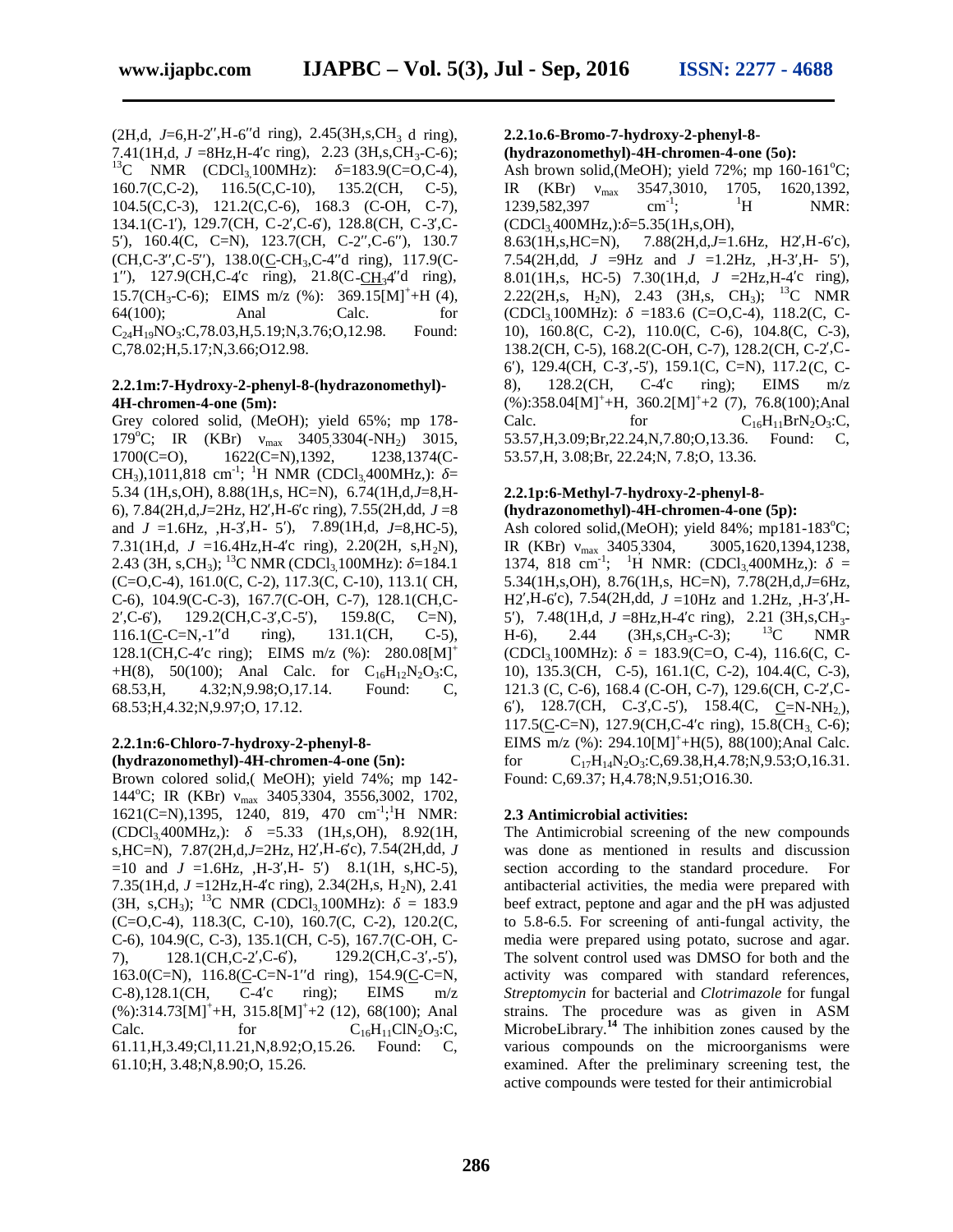activity against same bacteria and fungi strains as that of preliminary tests. The minimal inhibitory concentrations (MICs) of the tested compounds were determined by the dilution method with series of concentrations of the compounds which varied as 200µg/mL, 100µg/mL, 50µg/mL, 25µg/mL and 12.5µg/mL (i.e.0.2mL,0.1mL,0.05mL,0.025mL and 0.0125mL respectively). The zone of inhibition were measured in *mm* for each type of bacterial strains and also for the reference. The activity data were as in *Table2*.

A similar method was adopted for screening antifungal activities with same varying concentrations and with same two fungal strains. The zone of inhibition was recorded in *mm* in each case, including the reference. The data were as in *Table3*.

#### **3. RESULTS AND DISCUSSION**

#### *3.1 Physicochemical parameters:*

Quantitative physicochemical properties data were shown in **Table1**. The CLogP value of the compound is the measure of their lipophilicity that helps them to enter into the cell. The degree of an antagonistic property of the analogs with the receptor/microbic protein reveals that the compounds having optimum CLogP values (3-5.1) showed good antimicrobial activities. The molecular refractivity (CMR) lying between (9-12) are expected to be lead like molecules. Also, the molecular mass lies between 290- 490daltons.**15,16** This holds good with the work of Ghose et.al.<sup>17</sup> Further, for the compounds having CLogP greater than 3 and calculate topological surface area of the compounds (tPSA) less than  $75A<sup>02</sup>$  are six times more likely to elicit in vivo effects at concentrations below 10µM of total drug compared to the compounds that have  $CLogP > 3$  and tPSA $> 75A<sup>02</sup>$ are more likely to have increased propensity for offtarget pharmacology.**<sup>18</sup>**

#### **3.2 Synthesis:**

8*-*Formyl-7-hydroxy-3-methyl-2-phenyl chromone **4(a)** was synthesized by the reported method. In the above compound, the hydrogen in the  $6<sup>th</sup>$  position was replaced with Cl, Br and CH<sup>3</sup> to form compounds **4(b d)** respectively. This was done to study the effects of these substituent atom/groups on the activity of the analogs *(Scheme 1)*. These **4(a-d)** were condensed with a series of amines **(i-iv)** by refluxing it in ethanol to form Schiff base compounds **5(a-p)**. The amines were chosen with varied types of substituting groups like non-aromatic  $(NH_2-NH_2)$ , (hydrazine hydride), simple aromatic (aniline), with electron withdrawing  $(NO<sub>2</sub>)$ , (p-nitro aniline) and with electron donating  $(CH_3)$  group (p-toluidine) as shown in  $(Scheme 2)$ . The conventional process of synthesis of 8-Formyl

compounds 4**(a-d)**, possess several steps, which needed skilled workup procedures. Therefore the MW synthesis of **4(a-d)** was done which forms the clean and green synthesis of the starting material. The 8 imino compounds synthesized were in moderate to good yields. The structures of synthesized Schiff' base analogs were confirmed by  ${}^{1}$ H-NMR,  ${}^{13}$ C-NMR and mass spectra. The  ${}^{1}$ H-NMR spectra of Schiff bases **5(a-p)** showed the absence of a signal around 10 for the aldehyde proton, and the appearance of a signal at about 8.9 for HC=N. Furthermore, the  $^{13}$ C-NMR appearance of a signal at about 161 confirmed the desired structures.

#### **Antimicrobial activities:**

All of these newly synthesized Schiff bases were subsequently evaluated for their biological activities. They were screened for antibacterial activities with gram-positive *Staphylococcus aureus* and gram negative *Escherichia coli* bacterial strains. Also for antifungal activities with *Candida albicans* and *Aspergillus niger* as fungal strains*.* The *Streptomycin* and *Clotrimazole* were used as positive control for antibacterial and antifungal activities respectively. After the preliminary screening test, the active compounds were tested for their antimicrobial activity against same bacteria and fungi strains and the minimal inhibitory concentrations (MICs) using dimethylsulfoxide (DMSO) as a solvent (negative) control. MICs of the tested compounds along with the positive and negative control were determined by varying the dilution of the same from 12.5µg/mL to 200 µg/mL. The anti-bacterial activity was done by measuring the zone of inhibition using paper disc diffusion method called Kirby-Bauer's method.**<sup>14</sup>** The method was adopted with some modifications for the prepared compounds. Each experiment was done in the triplet.

The antibacterial activities results **(***Table2***)** were compared with the standard reference *Streptomycin*. The negative control was found to be negligible (<0.002) for both type of strains. Among the synthesized compounds, **5b**, **5f** and **5g** showed good antibacterial activity against both bacterial strains. The compounds **5a, 5d** and **5j** showed good activity against *S.aureus*, whereas **5a**, **5c** and **5h** possess good activity against *E.Coli.*

Similarly, for antifungal activities, the zone of inhibition was measured in *mm*. The results **(***Table3***)** were compared with the standard reference *Clotrimazole.* The compound **5b**, **5f, 5g** showed comparatively good activity against both antifungal strains. Whereas **5a, 5c, 5d** and **5j**showed moderately good antifungal activities against *C.albicans* and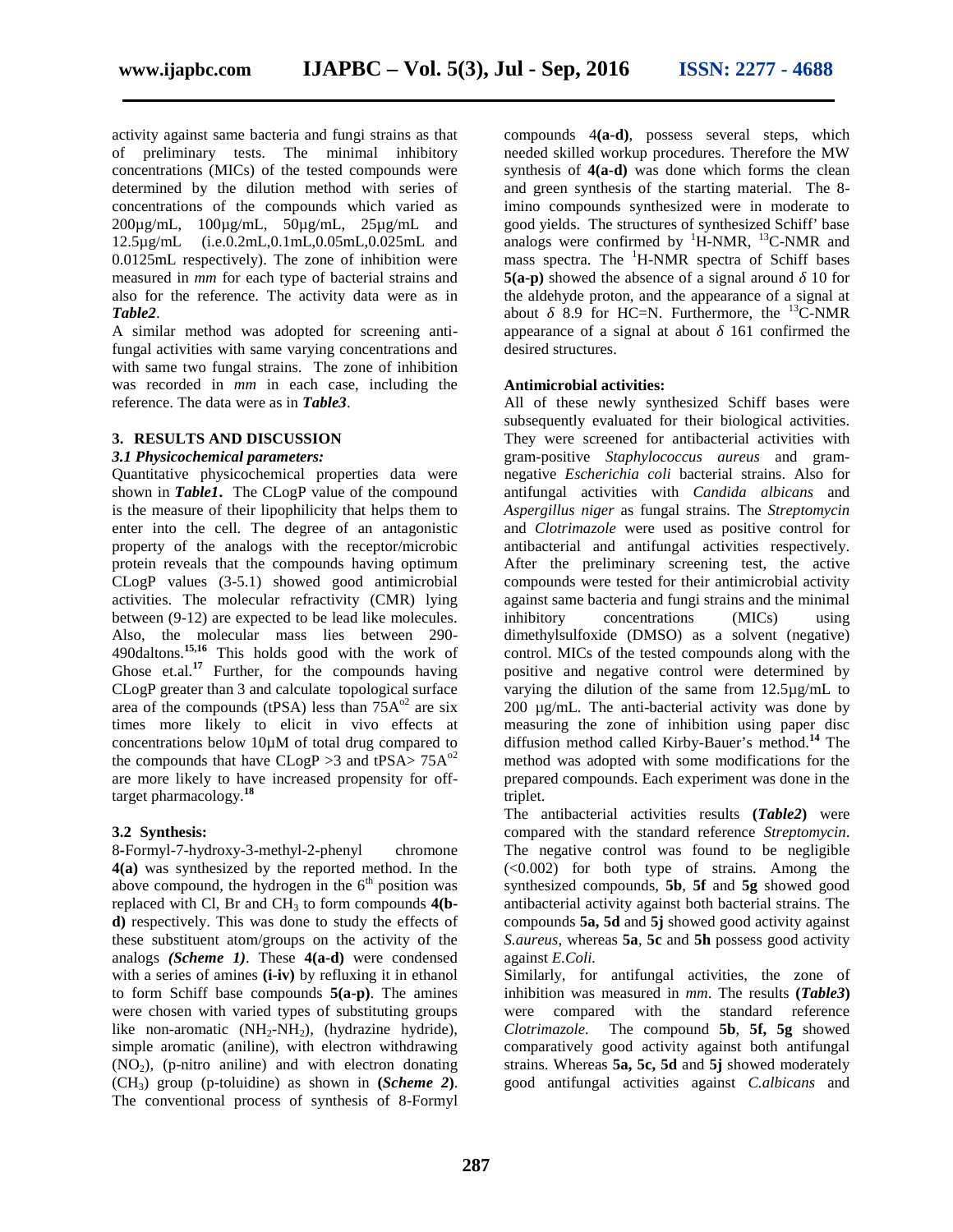Compounds **5c, 5j** and **5h** possess moderate antifungal activities against *A.niger*.

From the results of the biological activities, **5f, 5j** containing chlorine and **5g, 5c** having bromine and in the  $6<sup>th</sup>$  position possess good antibacterial activities. Further in the compound **5f** and **5g** the presence of nitro (electron withdrawing) group may enhance the antagonist property. Compound **5k**, **5l, 5d** containing methyl group showed moderate potency against antifungal *C. albicans* and *A. niger*. Further observations of the activities of the amines with an aromatic ring and without aromatic rings infer that the former possess more activity than the latter. This may be due to the steric stability. The scaffold shown in Fig.1 can be improved accordingly with slight modifications. Further work is now under current investigation to predict the mechanism of action, which remained unclear to date.

#### **4. CONCLUSION**

The Novel compounds were designed and were tracked for diffusion into the biological system by the study of their CLogP, CMR, Mol. weight and tPSA values. After synthesis, these compounds were evaluated for *invitro* antimicrobial activities. These novel compounds showed good correlations with the assumed activities as per physicochemical data. And these compounds may show good activities even in in vivo studies too. Many times the drugs were failed to show *in Vivo* activities due to low or slow diffusion into the biological system and thereby rejected in the course of their clinical trial 1 or 2. So, it is worth to test the compounds for their diffusivity well in advance with the available methods.

#### **5. ACKNOWLEDGMENTS:**

One of the Authors (Kini Jyothi H.), sincerely thankful to the Government of Karnataka, Department of Collegiate Education for awarding the *Teacher Fellowship* under Faculty Development Program of University Grants Commission. Also, the authors extend their gratitude towards the Research Centre, Department of Industrial Chemistry, Kuvempu University, for providing the lab facilities.

|                |         |            |         | bome I hysicochemical properties of the hover compounds. |
|----------------|---------|------------|---------|----------------------------------------------------------|
| Compd          | CLogP   | <b>CMR</b> | Mol.Wt. | $tPSA(A^{\circ 2})$                                      |
| 5a             | 4.56112 | 9.9936     | 341.36  | 58.89                                                    |
| 5 <sub>b</sub> | 4.98048 | 10.485     | 375.80  | 58.89                                                    |
| 5c             | 5.18048 | 10.7706    | 420.26  | 58.89                                                    |
| 5d             | 5.01012 | 10.4574    | 355.29  | 58.89                                                    |
| 5e             | 2.80112 | 10.4911    | 386.36  | 102.59                                                   |
| 5f             | 3.22048 | 10.9825    | 420.80  | 102.59                                                   |
| $5g$           | 3.42048 | 11.2681    | 465.25  | 102.59                                                   |
| 5 <sub>h</sub> | 3.25012 | 10.9549    | 400.38  | 102.59                                                   |
| 5i             | 5.06012 | 10.4574    | 355.39  | 58.89                                                    |
| 5j             | 5.47948 | 10.9488    | 389.83  | 58.89                                                    |
| 5k             | 5.67948 | 11.2344    | 434.28  | 58.89                                                    |
| 51             | 5.50912 | 10.9212    | 369.41  | 58.89                                                    |
| 5m             | 2.1835  | 8.1551     | 280.28  | 84.91                                                    |
| 5n             | 2.67038 | 8.6465     | 314.72  | 84.91                                                    |
| 50             | 2.87038 | 8.9321     | 359.17  | 84.91                                                    |
| 5p             | 2.6325  | 8.6189     | 294.3   | 84.91                                                    |

**Table 1 Some Physicochemical properties of the novel compounds.**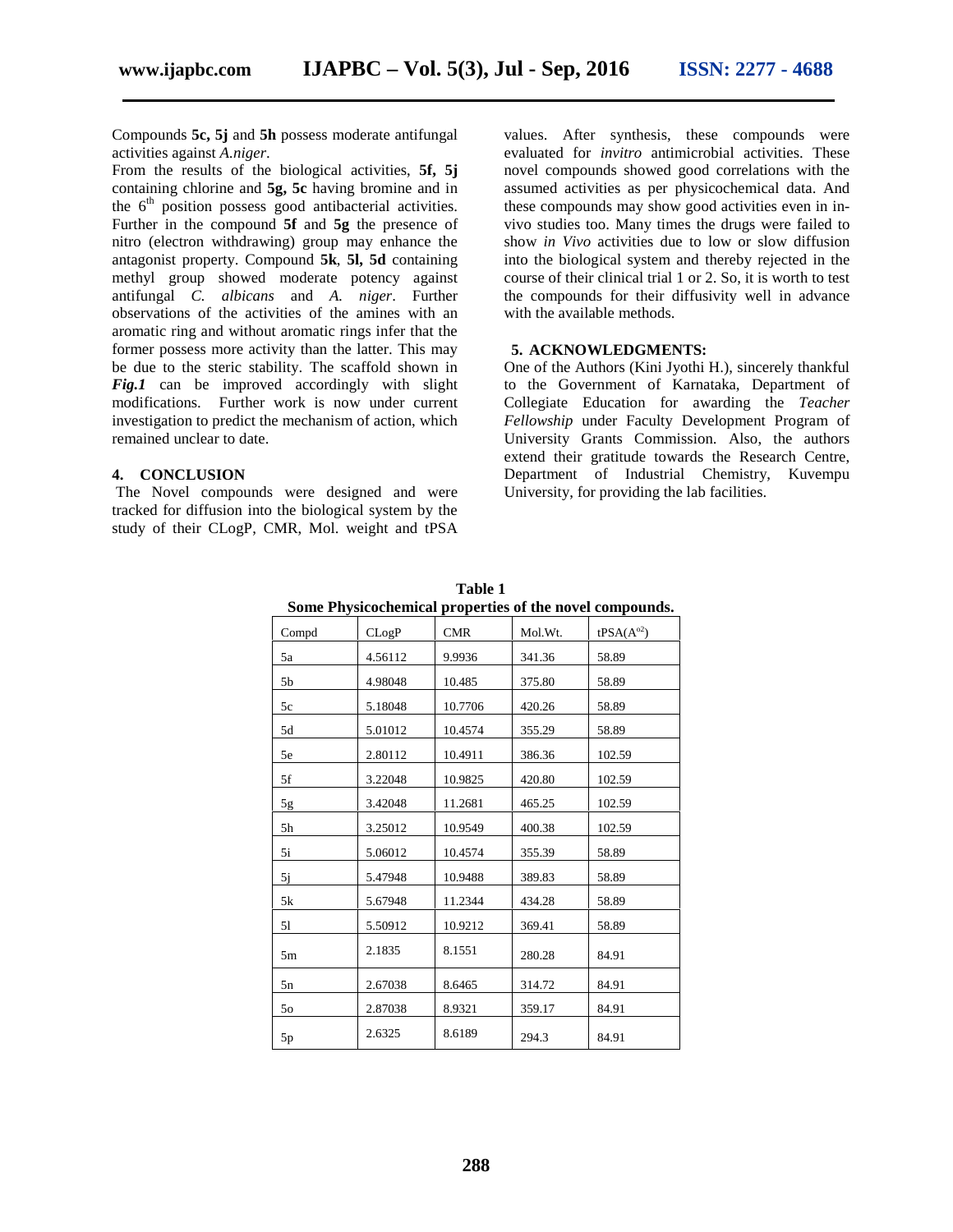| Antibacterial activity data of the synthesized compounds |                                      |     |      |       |        |                                 |     |      |       |        |
|----------------------------------------------------------|--------------------------------------|-----|------|-------|--------|---------------------------------|-----|------|-------|--------|
|                                                          | Zone of Inhibition $(mm)$            |     |      |       |        |                                 |     |      |       |        |
| Compound Name                                            | Gram positive: Staphylococcus aureus |     |      |       |        | Gram negative: Escherichia coli |     |      |       |        |
|                                                          | $0.2mL*$                             | 0.1 | 0.05 | 0.025 | 0.0125 | 0.2mL                           | 0.1 | 0.05 | 0.025 | 0.0125 |
| 5a                                                       | 22                                   | 21  | 19   | 17    | 15     | 26                              | 25  | 24   | 22    | 20     |
| 5 <sub>b</sub>                                           | 24                                   | 22  | 20   | 18    | 16     | 23                              | 22  | 21   | 21    | 20     |
| 5c                                                       | 20                                   | 19  | 17   | 15    | 10     | 23                              | 22  | 21   | 20    | 20     |
| 5d                                                       | 22                                   | 20  | 18   | 16    | 15     | 20                              | 20  | 18   | 17    | 17     |
| 5e                                                       | 19                                   | 16  | 15   | 14    | 12     | 16                              | 14  | 9    | 8     | 6      |
| 5f                                                       | 23                                   | 22  | 20   | 18    | 17     | 27                              | 25  | 23   | 22    | 19     |
| 5g                                                       | 24                                   | 22  | 18   | 17    | 15     | 23                              | 21  | 21   | 19    | 18     |
| 5h                                                       | 23                                   | 22  | 20   | 18    | 17     | 24                              | 22  | 21   | 18    | 16     |
| 5j                                                       | 20                                   | 19  | 18   | 16    | 14     | 17                              | 16  | 15   | 8     | ٠.     |
| 5k                                                       | 19                                   | 18  | 17   | 15    | 13     | 19                              | 17  | 16   | 16    | 12     |
| 51                                                       | 18                                   | 16  | 15   |       | 9      | 19                              | 18  | 17   | 16    | 15     |
| <b>Streptomycin</b>                                      | 22                                   | 20  | 18   | 17    | 16     | 25                              | 22  | 22   | 20    | 20     |

**Table2**

\*Concentration: 0.2mL = 200µg/mL , - : zone of inhibition < 6mm, DMSO-<0.02*mm*

|                     |                               |     |      |       |        | Antifungal activity data of the synthesized compounds |     |      |       |                          |
|---------------------|-------------------------------|-----|------|-------|--------|-------------------------------------------------------|-----|------|-------|--------------------------|
| Compound Name       | Zone of Inhibition (in $mm$ ) |     |      |       |        |                                                       |     |      |       |                          |
|                     | Candida albicans              |     |      |       |        | Aspergillus niger                                     |     |      |       |                          |
|                     | $0.2mL*$                      | 0.1 | 0.05 | 0.025 | 0.0125 | 0.2mL                                                 | 0.1 | 0.05 | 0.025 | 0.0125                   |
| 5a                  | 19                            | 17  | 15   | 14    | 12     | 17                                                    | 14  | 13   | 9     | $\overline{\phantom{a}}$ |
| 5b                  | 23                            | 21  | 19   | 17    | 15     | 23                                                    | 22  | 20   | 18    | 15                       |
| 5c                  | 19                            | 17  | 15   | 12    | 10     | 23                                                    | 21  | 20   | 19    | 17                       |
| 5d                  | 19                            | 14  | 14   | 11    | 10     | 16                                                    | 15  | 14   | 12    | 10                       |
| 5f                  | 23                            | 20  | 18   | 16    | 14     | 23                                                    | 21  | 19   | 17    | 13                       |
| 5g                  | 23                            | 21  | 20   | 18    | 16     | 25                                                    | 22  | 20   | 18    | 16                       |
| 5h                  | 23                            | 21  | 20   | 17    | 16     | 22                                                    | 20  | 18   | 17    | 16                       |
| 5j                  | 22                            | 18  | 16   | 12    | 11     | 19                                                    | 18  | 16   | 14    | $\overline{\phantom{a}}$ |
| 51                  | 17                            | 15  | 12   | 11    | 10     | 18                                                    | 16  | 15   | 14    | 10                       |
| 5k                  | 17                            | 15  | 12   | 11    | ٠      | 18                                                    | 17  | 18   | 16    | 12                       |
| <b>Clotrimazole</b> | 18                            | 16  | 15   | 13    | 12     | 20                                                    | 19  | 17   | 16    | 12                       |

| Table3                                                |  |
|-------------------------------------------------------|--|
| Antifungal activity data of the synthesized compounds |  |

\*Concentration: 0.2mL = 200µg/mL , - : zone of inhibition < 6*mm*, DMSO-<0.02*mm*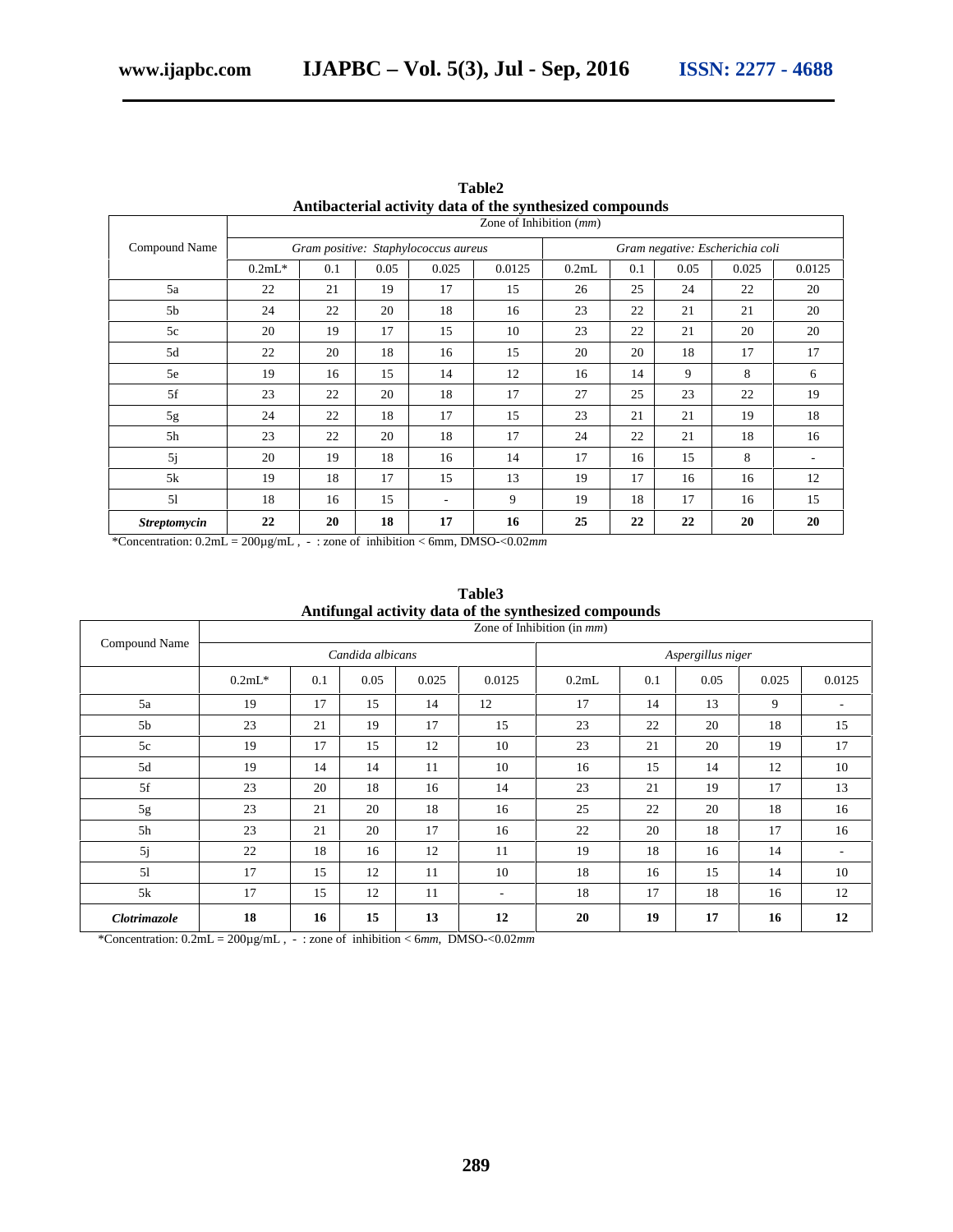# **Scheme 1:**



**Scheme1 showing the preparation of 8-formyl-7-hydroxy-2-phenyl chromones**

**Scheme 2:**



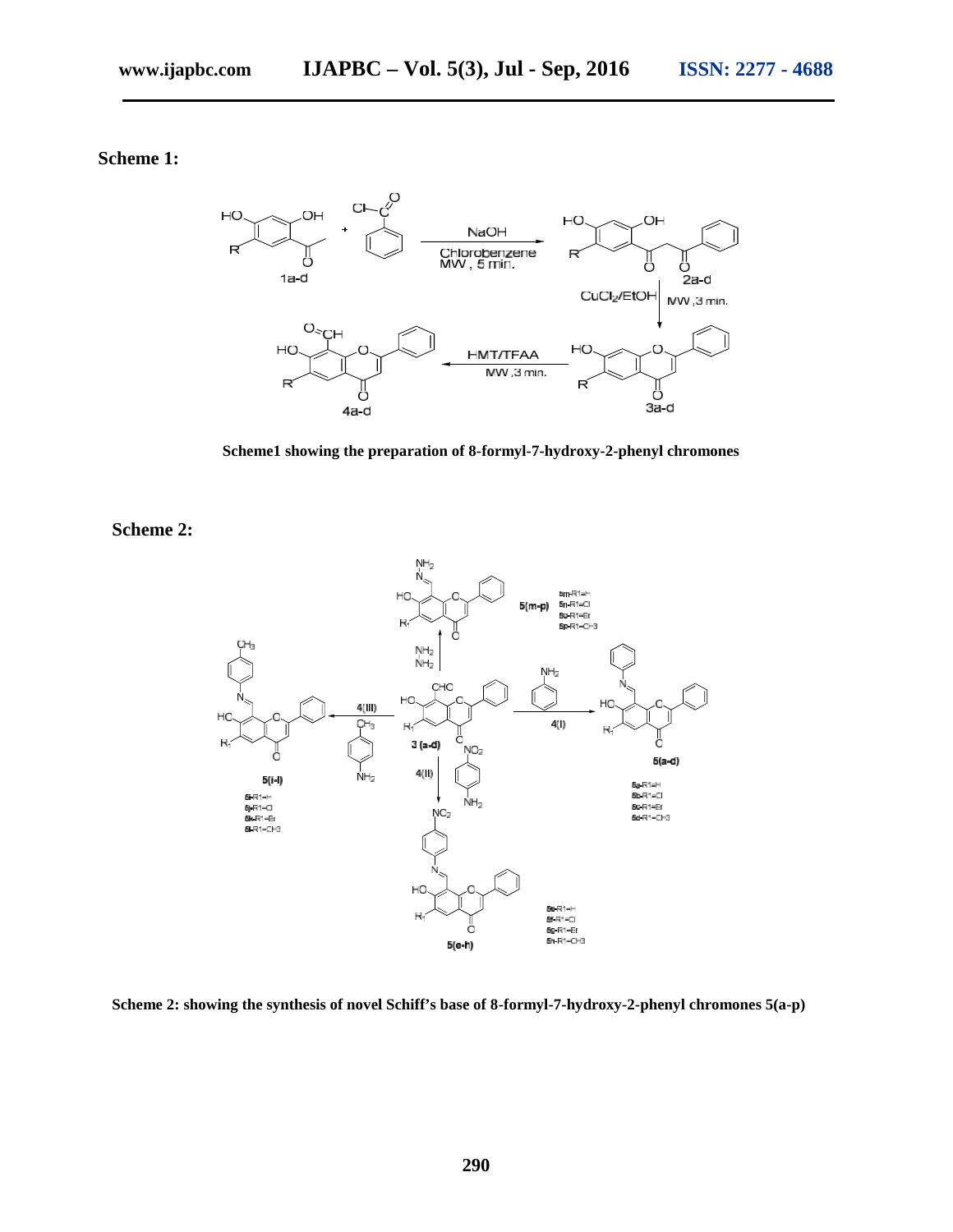

**Fig. 1 General structure of the Schiff's base of 8-formyl-7-hydroxy-2-phenyl chromones**

#### **REFERENCES**

- 1. Silverman RB, The Organic Chemistry of Drug design and Drug action, chapter2 drug design and development, (2<sup>nd</sup> ed), Elsevier, Burlington, USA, 2004: 17-86
- 2. Hansch C, Rockwell DS, Jow PYC, Leo A, Steller EE. J. Med. Chem., 1977; 20: 304-306.
- 3. Lipinski CA*.* Lead- and drug-like compounds: the rule-of-five revolution. Drug Discov.Today Technol, 2004;1(4):337-345.
- 4. Agullo G, Payrastre LG, Manenti S, Viala C, Remesy C, Chap H and Payrastre B. Relationship between flavonoid structure and inhibition of phosphatidyo-linositol 3-kinase: A comparison with tyrosine kinase and protein kinase C inhibition. Biochem Pharmacol, 1997; 53(11): 1649 –1657.
- 5. Xu HX. Wan M, Dong H, But PP, Inhibitory activity of flavonoids and tannins against HIV-1 protease, Biol Pharm. Bulletin, 2000; 23(9): 1072-1075
- 6. Middleton E, Kandaswami C, Theoharis C, The Effects of Plant Flavonoids on Mammalian Cells: Implications for Inflammation, Heart Disease, and Cancer. Pharmacol Rev. 2000; 52(4):673-751.
- 7. Gabor M, Razga Z. Effect of benzopyrone derivatives on simultaneously induced croton oil ear edema and carrageenan paw edema in rats. Acta Physiol Hung, 1991; 77(3-4): 197– 207.
- 8. Kumar S, Pandey AK. Chemistry and biological activities of flavonoids: An Overview *Scientific World Journal Rev*, 2013; 1-16.
- 9. Wadher SJ., Puranik MP, Karande NA, Yeole PG. Synthesis and BiologicalEvaluation of Schiff base of Dawson and their derivative as Antimicrobial agents. International Journal of Pharm Tech Res., 2009; 1(1): 22-33.
- 10. Hu G, Wang G, Duan N, Wen X, Cao T, Xie S; Huang W. Design, synthesis and antitumor activities of fluoroquinolone C-3 heterocycles (IV): S-triazole Schiff–Mannich bases derived from ofloxacin. Acta Pharm Sinica, 2012; B 2(3): 312–317
- 11. Newman DJ, Cragg GM. Natural Products as Sources of New Drugs over the 30 Years from 1981 to 2010. J of nat. pro.2012; 75(3): 311- 335.
- 12. Kini JH., Sreenivas NK. Pai K, Bodke D. Automation of the process of devising newer chromone derivatives of biological importance using their Structure-activity relationships –a novel approach. IJSC., 2013;1(4): 116-118
- 13. Kini JH, Pai K, Bodke D, Design and Synthesis of some chromone derivatives of biological importance- a greener approach. 2016; In press Materialstoday:proceedings ICNano-16.
- 14. Hudzicki J. ASM Microbe library, 2010; *3189.*
- 15. Martonosi AN, in The enzymes of Biological membranes 2<sup>nd</sup> edn. vol 1. Springer, p.press, NY 1985 p210-218.
- 16. Pac'ak P. Molar refractivity and interactions in solutions. 1. Molar refractivity of some monovalent ions in aqueous and dimethyl sulfoxide solutions. Chem. Papers. 1989;43(4):489-500.
- 17. Ghose AK, Viswanadhan VN, Wendeloski JJ, A knowledge-Based Approach in Designing Combinatorial or Medicinal Chemistry Libraries